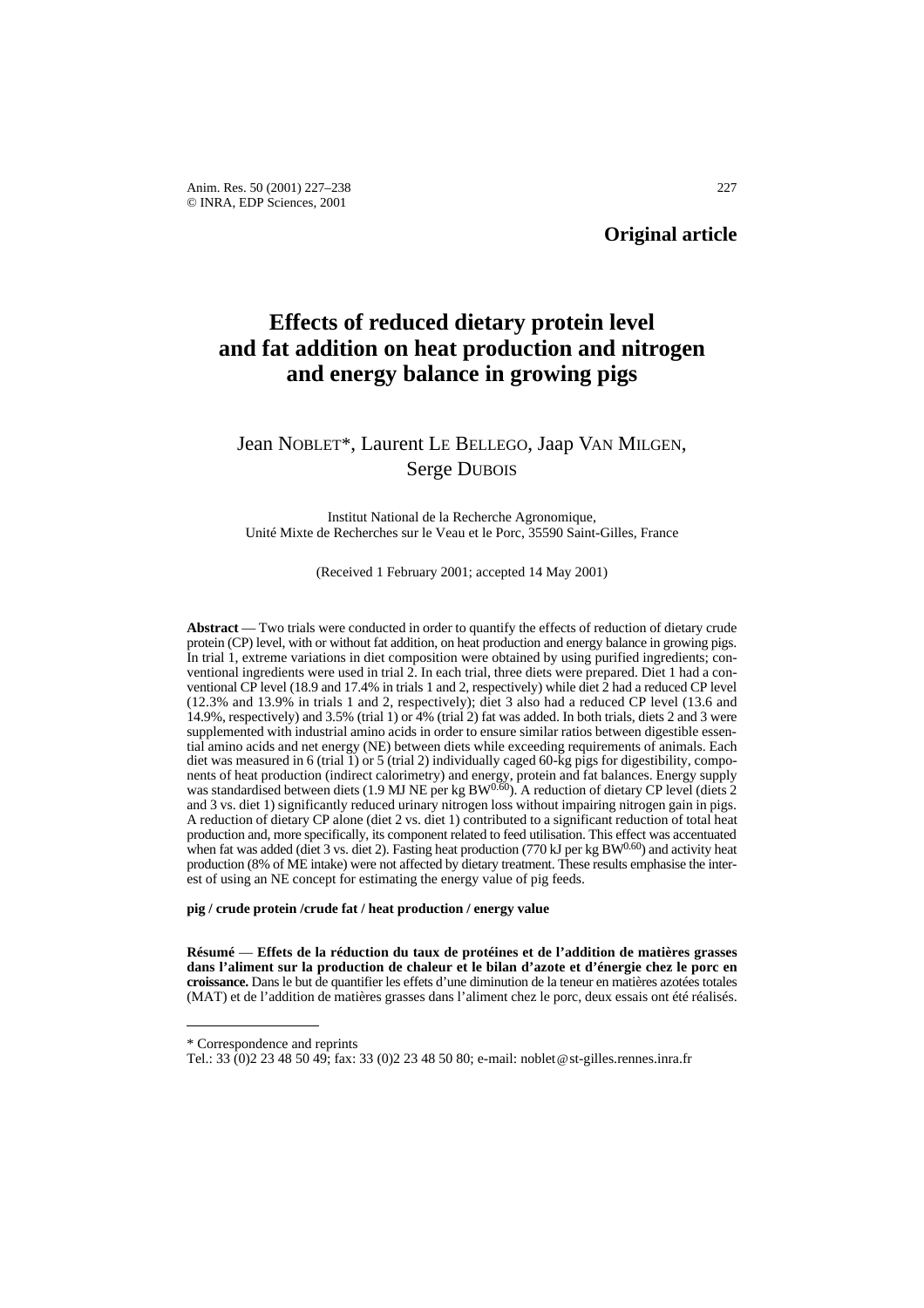228 J. Noblet et al.

Trois aliments ont été préparés pour chaque essai. L'aliment 1 a une teneur normale en MAT (18,9 et 17,4 % respectivement dans les essais 1 et 2) ; la teneur en MAT de l'aliment 2 est abaissée (12,3 et 13,9 % de MAT pour les essais 1 et 2) ; il en est de même pour l'aliment 3 (13,6 et 14,9 % de MAT) qui contient également 3,5 % (essai 1) ou 4 % (essai 2) de matières grasses ajoutées. Les aliments 2 et 3 sont supplémentés en acides aminés industriels de façon à conserver constants les ratios entre les teneurs en acides aminés essentiels digestibles et la teneur en énergie nette (EN) de tous les aliments. Chaque aliment a été distribué à 6 (essai 1) et 5 (essai 2) porcs de 60 kg de poids vif (PV) maintenus individuellement en cage afin de mesurer les coefficients de digestibilité, les composantes de la production de chaleur (calorimétrie indirecte) et les bilans d'énergie, de protéines et de lipides. Les niveaux alimentaires sont égalisés entre les traitements (1,9 MJ d'EN par kg PV<sup>0.60</sup>). La diminution du taux de MAT réduit nettement l'excrétion d'azote urinaire sans affecter le niveau de rétention azotée. L'abaissement du taux de MAT (aliment 2 vs. aliment 1) entraîne une diminution significative de la production de chaleur et plus particulièrement la composante liée à l'utilisation de l'aliment. Cet effet est accentué lorsque l'aliment est enrichi en matières grasses (aliment 3 vs. aliment 2). La production de chaleur à jeun (770 kJ par kg PV<sup>0.60</sup>) et les dépenses d'activité physique (8 % de l'EM ingérée) ne sont pas affectées par la nature de l'aliment. Ces résultats confirment l'intérêt d'utiliser le concept EN pour estimer la valeur énergétique des aliments pour le porc.

**porc / matières azotées / matières grasses / production de chaleur / valeur énergétique**

# **1. INTRODUCTION**

Progress in the determination of amino acid (AA) requirements for growing pigs and the increasing availability of industrial AA allow to supply essential AA at levels that meet the requirements for optimal growth but at lower dietary crude protein (CP) contents. Such diets have no detrimental effect on animal performance and contribute to a marked reduction of nitrogen excretion [2, 4]. According to the results of Just [9] and Noblet et al. [14, 15], these low-protein diets should generate less heat due to the reduced energy expenditure for urea synthesis and turnover of body proteins [23]. A further reduction of heat production can be achieved by including fat in the diet [14]. However, such diets may produce fatter carcasses in ad libitum fed pigs  $[10]$ .

Voluntary feed intake (and thus performance) in growing pigs is highly dependent on ambient temperature. A marked reduction in feed intake is observed at temperatures above 25 °C in order to reduce heat production and maintain homeothermy [19]. Such temperatures frequently occur in

Europe during Summer and can be permanent in areas where pig production has been recently and rapidly developing (Brazil, Asia, ...). It can therefore be hypothesised that using diets that produce less heat should attenuate the reduction of feed intake and growth associated with heat stress.

The objective of this study is to measure heat production of diets that differ in CP and fat content in order to test the abovementioned hypothesis and confirm the underlying assumptions of NE systems [14]. Furthermore, it will serve to characterise diets that will be used in field trials conducted in both growing pigs [11] and lactating sows [22] exposed to either thermoneutral or warm climatic conditions. Other results from the same study have been published by Le Bellego et al. [12].

### **2. MATERIALS AND METHODS**

#### **2.1. Experimental design**

The study consisted of two trials in which three diets were used. Diet 1 was a control diet where almost all AA were provided by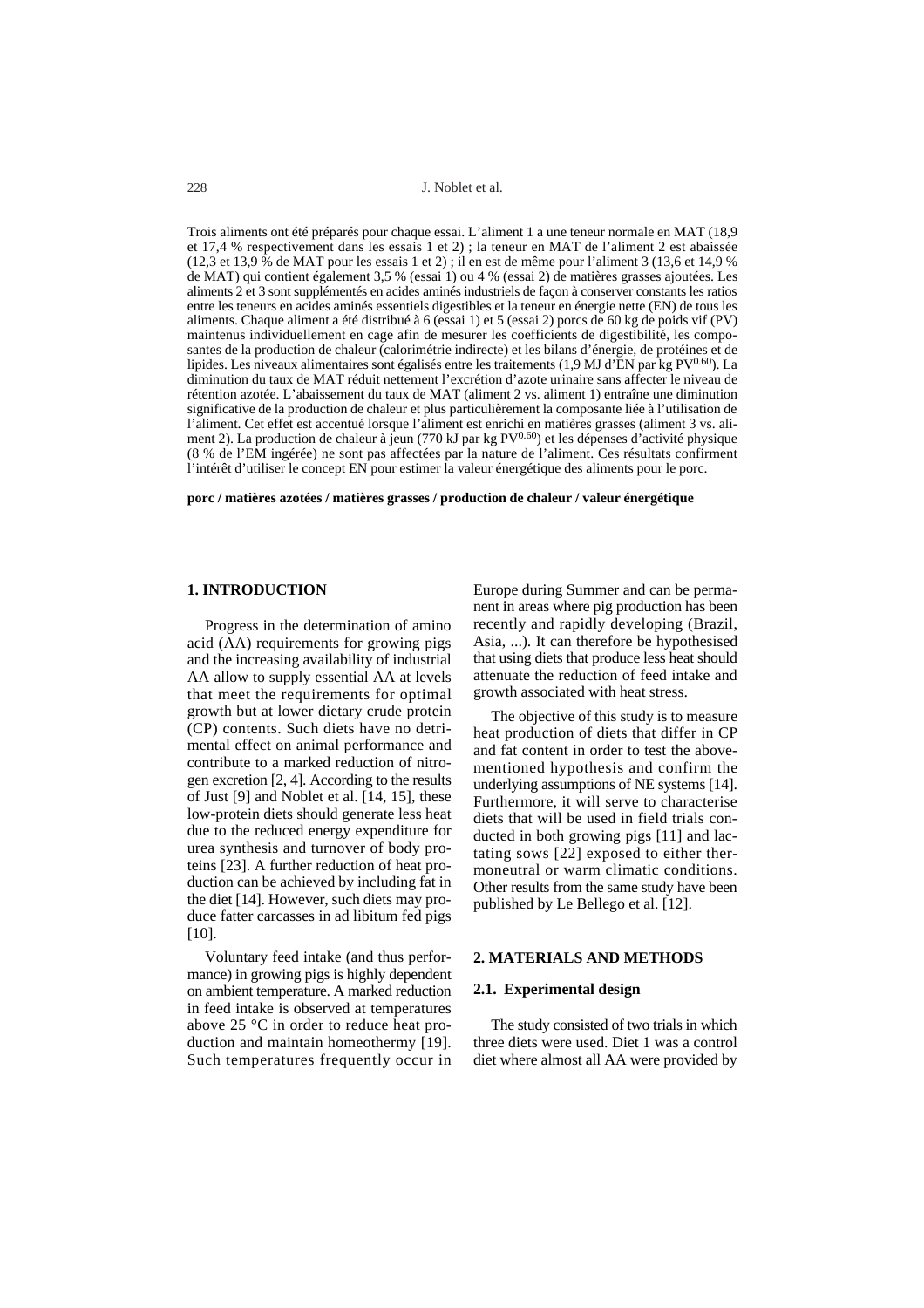protein. The two other diets (diets 2 and 3) had reduced CP levels and were supplemented with L-lysine, DL-methionine, L-threonine, L-tryptophan, L-isoleucine and L-valine. Diet 3 contained additional fat. In trial 1, differences in CP content between treatments were amplified by using purified ingredients (corn starch and soybean proteins). In trial 2, conventional ingredients were used resulting in smaller differences between treatments. Ingredients and chemical composition of diets are given in Tables I and II. The AA levels were formulated in order to maintain a constant ratio between standardised digestible lysine and net energy (NE) (0.76 g per MJ) and to achieve standardised methionine + cystine, threonine, tryptophan, isoleucine and valine digestible supplies equivalent to at least 60, 65, 20, 60 and 70% of standardised digestible lysine supply, respectively [7, 8] (Tab. II).

In trial 1, six animals per treatment were selected from the experimental herd so that body weights (BW) and ages between the three diets were relatively balanced. In trial 2, five blocks of three littermates were chosen where each littermate was assigned to a diet. Pigs were Piétrain  $\times$  (Landrace  $\times$  Large White) barrows weighing about 60 kg at the beginning of the measurement period; their age then averaged 109 days in both trials. As described below, two respiration chambers were used and animals were measured successively (two per week); trial 1 was conducted first.

### **2.2. Housing and feeding**

All animals were adapted to experimental conditions, diets and digestibility cages for two weeks. Feeding level was progressively increased in order to achieve about 1.90 MJ of NE per kg of  $BW^{0.60}$  at the end of the adaptation period. This feeding level was maintained subsequently but the daily amount was adjusted each day according to

|                          |       | Trial 1 |       | Trial 2 |                |       |  |
|--------------------------|-------|---------|-------|---------|----------------|-------|--|
| Diet                     | 1     | 2       | 3     | 1       | $\overline{2}$ | 3     |  |
| Composition $(\%)$       |       |         |       |         |                |       |  |
| Wheat                    | 40.52 | 40.52   | 40.52 | 36.85   | 42.44          | 38.68 |  |
| Corn                     | 40.53 | 40.53   | 40.51 | 36.84   | 42.43          | 38.66 |  |
| Soybean meal             | 7.00  | 7.00    | 7.00  | 23.00   | 11.00          | 14.50 |  |
| Isolated soybean protein | 8.70  |         | 0.70  |         |                |       |  |
| Corn starch              |       | 7.28    | 3.00  |         |                |       |  |
| Corn oil                 |       |         | 3.50  |         |                | 4.00  |  |
| L-lysine                 |       | 0.58    | 0.61  | 0.06    | 0.43           | 0.42  |  |
| D/L-methionine           |       | 0.18    | 0.20  |         | 0.11           | 0.13  |  |
| L-threonine              |       | 0.25    | 0.27  |         | 0.16           | 0.17  |  |
| L-tryptophan             |       | 0.08    | 0.09  |         | 0.05           | 0.05  |  |
| L-isoleucine             |       | 0.14    | 0.15  |         | 0.04           | 0.04  |  |
| L-valine                 |       | 0.19    | 0.20  |         | 0.09           | 0.10  |  |
| Dicalcium phosphate      | 1.20  | 1.20    | 1.20  | 1.20    | 1.20           | 1.20  |  |
| Calcium carbonate        | 0.60  | 0.60    | 0.60  | 0.60    | 0.60           | 0.60  |  |
| Salt                     | 0.45  | 0.45    | 0.45  | 0.45    | 0.45           | 0.45  |  |
| Minerals and vitamins    | 1.00  | 1.00    | 1.00  | 1.00    | 1.00           | 1.00  |  |

**Table I.** Composition of experimental diets.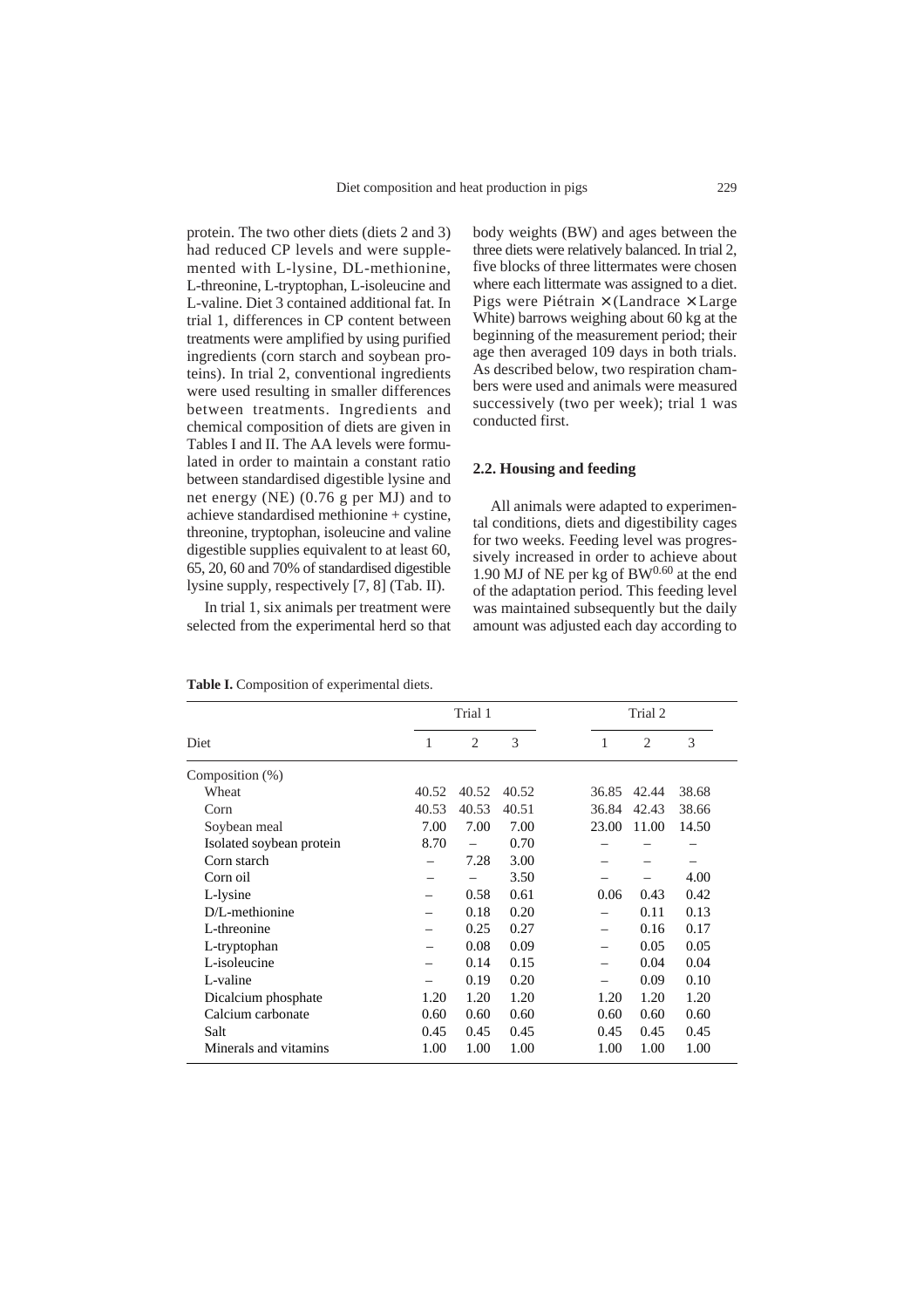J. Noblet et al.

|  | <b>Table II.</b> Chemical composition and nutritional value of experimental diets. |  |  |
|--|------------------------------------------------------------------------------------|--|--|
|  |                                                                                    |  |  |

|                                          | Trial 1 |                |       |       | Trial 2        |       |  |  |
|------------------------------------------|---------|----------------|-------|-------|----------------|-------|--|--|
| Diet                                     | 1       | $\overline{c}$ | 3     | 1     | $\overline{2}$ | 3     |  |  |
| Chemical composition <sup>1</sup> $(\%)$ |         |                |       |       |                |       |  |  |
| Ash                                      | 4.5     | 4.1            | 4.3   | 5.0   | 4.3            | 4.4   |  |  |
| Crude protein                            | 18.9    | 12.3           | 13.6  | 17.4  | 13.9           | 14.9  |  |  |
| Starch                                   | 48.1    | 54.5           | 50.7  | 45.0  | 52.2           | 47.3  |  |  |
| Ether extract                            | 2.1     | 2.1            | 5.6   | 2.4   | 2.4            | 6.0   |  |  |
| Crude fibre                              | 1.7     | 1.8            | 1.6   | 2.4   | 1.9            | 2.4   |  |  |
| <b>NDF</b>                               | 8.2     | 8.6            | 8.5   | 10.5  | 8.5            | 9.4   |  |  |
| <b>ADF</b>                               | 2.3     | 2.4            | 2.4   | 3.4   | 2.7            | 3.1   |  |  |
| ADL                                      | 0.3     | 0.4            | 0.3   | 0.5   | 0.3            | 0.4   |  |  |
| Total amino $acids1(%)$                  |         |                |       |       |                |       |  |  |
| Lysine                                   | 0.91    | 0.89           | 0.94  | 0.89  | 0.87           | 0.91  |  |  |
| Threonine                                | 0.65    | 0.61           | 0.64  | 0.61  | 0.59           | 0.63  |  |  |
| Tryptophan                               | 0.22    | 0.18           | 0.21  | 0.21  | 0.19           | 0.20  |  |  |
| Methionine                               | 0.29    | 0.37           | 0.41  | 0.27  | 0.30           | 0.30  |  |  |
| Methionine + cysteine                    | 0.58    | 0.58           | 0.62  | 0.57  | 0.55           | 0.56  |  |  |
| Isoleucine                               | 0.75    | 0.52           | 0.58  | 0.70  | 0.51           | 0.55  |  |  |
| Leucine                                  | 1.51    | 0.96           | 1.01  | 1.42  | 1.08           | 1.13  |  |  |
| Valine                                   | 0.86    | 0.67           | 0.72  | 0.82  | 0.67           | 0.72  |  |  |
| Histidine                                | 0.42    | 0.27           | 0.27  | 0.40  | 0.30           | 0.31  |  |  |
| Phenylalanine                            | 0.87    | 0.52           | 0.54  | 0.84  | 0.61           | 0.65  |  |  |
| Nutritional values <sup>2</sup>          |         |                |       |       |                |       |  |  |
| Gross energy <sup>1</sup> ( $MJ·kg-1$ )  | 16.21   | 15.84          | 16.56 | 15.90 | 15.84          | 16.67 |  |  |
| $DE (MJ·kg-1)$                           | 14.24   | 13.97          | 14.74 | 14.00 | 13.93          | 14.77 |  |  |
| $ME (MJ·kg-1)$                           | 13.70   | 13.61          | 14.36 | 13.45 | 13.50          | 14.32 |  |  |
| $NE (MJ·kg-1)$                           | 10.25   | 10.51          | 11.19 | 9.96  | 10.29          | 11.00 |  |  |
| Digestible lysine $(g \cdot MJ^{-1} NE)$ | 0.76    | 0.76           | 0.76  | 0.76  | 0.76           | 0.76  |  |  |
|                                          |         |                |       |       |                |       |  |  |

<sup>1</sup> Measured values adjusted for 87.3% dry matter.

<sup>2</sup> DE and ME for digestible and metabolisable energy, respectively; values are calculated according to INRA (1989); NE for net energy; NE calculated according to Noblet et al. (1994); standardised digestible lysine content according to Eurolysine – ITCF tables (1995); values adjusted for 87.3% dry matter.

expected increases in BW. The diets were fed as pellets and pigs had free access to water. Feed was given to the animals in three approximately equal meals when they were not in the respiration chamber and in four equal meals (distributed at 09.00 h, 13.00 h, 17.00 h and 21.00 h using automatic feeders) while in the respiration chamber.

Following adaptation, faeces and urine were collected daily during an 8-d period. During the last five days of the collection period, animals were placed in respiration

chambers. Two 12 m<sup>3</sup> open-circuit respiration chambers similar to those described by Vermorel et al. [30] were used. In the respiration chamber, the animal was housed in an individual metabolism cage, which was mounted on force sensors (Kistler, type 9104A, Winterthur, Switzerland) that produced an electrical signal proportional to the physical activity of the animal. The trough was placed on a load cell in order to measure the time, size and duration of each meal. Respiration chambers were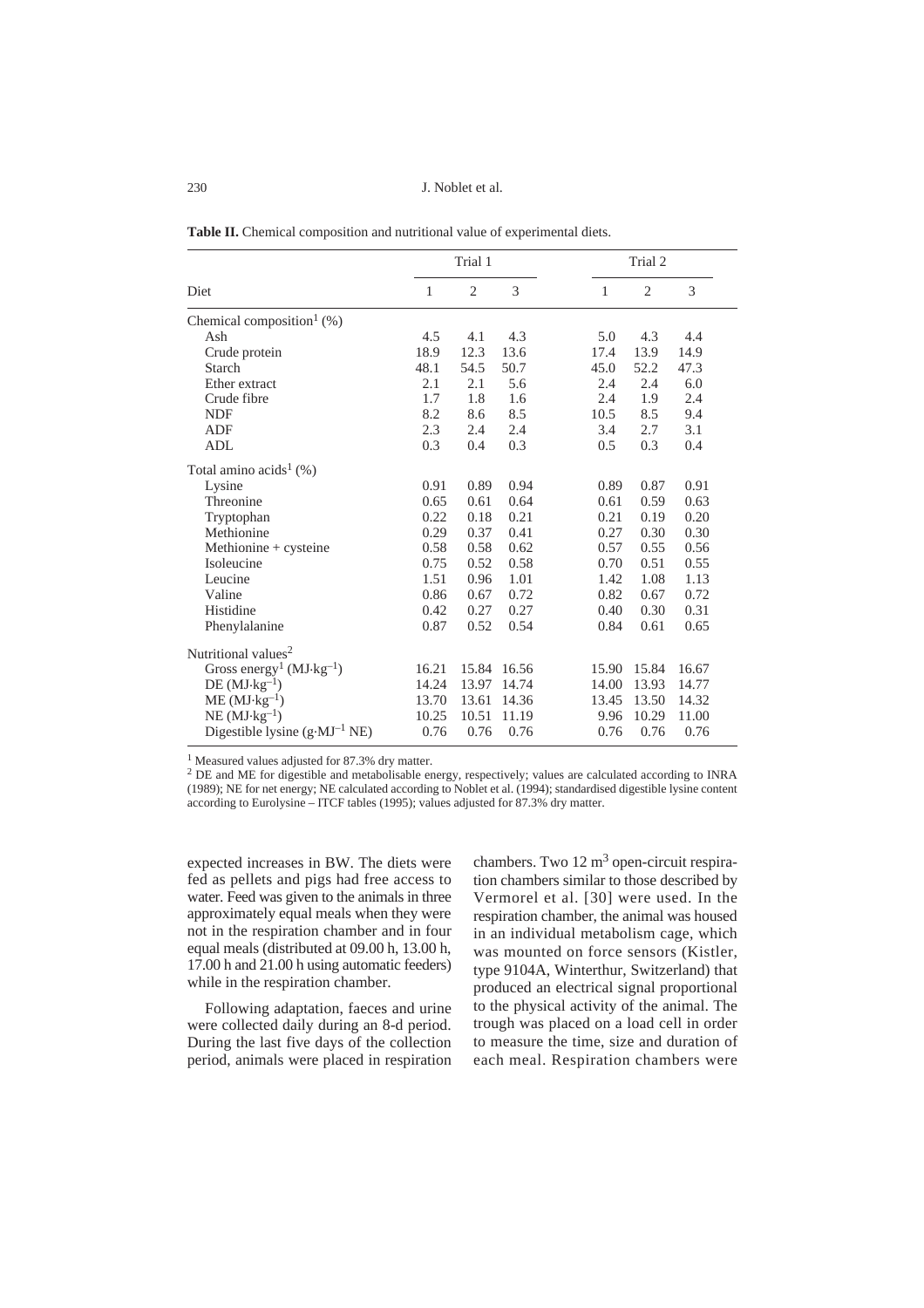air-conditioned to maintain a temperature of 24 °C whereas relative humidity was controlled at 70%. A 13 h lighting schedule (8:00 a.m. to 9:00 p.m.) was used. After the collection period, animals remained for two additional days in the respiration chamber for measurement of the fasting heat production. During this period, no feed was available until 20.30 h on the second day.

#### **2.3. Measurements**

Animals were weighed at the beginning and at the end of the collection period. During the total period, feed intake was measured and feed refusals or spillage were collected daily and analysed for DM content. For each diet and each pig, a feed sample was taken for DM determination. Samples were pooled per diet and trial for further chemical analysis.

Faeces were collected daily, stored at 2 °C, pooled over successive days and, at the end of the period, weighed, mixed, subsampled and freeze-dried for chemical analysis. A second sample of faeces was dried for 48 h to determine faecal DM excretion. Similarly, urine was collected daily in a  $H<sub>2</sub>SO<sub>4</sub>$  solution, pooled over successive days, weighed and sub-sampled for chemical analysis at the end of the period. The nitrogen losses to the air, recovered in condensed water and outgoing air from the respiration chamber, were measured according to methods described by Noblet et al. [15].

During the 7-d period in the respiration chamber, gas concentrations  $(CO_2, O_2)$  and  $CH<sub>4</sub>$ ) of outgoing air and ventilation rate were continuously measured as described by van Milgen et al.  $[27]$ . The  $O<sub>2</sub>$  was measured with a paramagnetic differential analyser (Oxygor 6N, Maihak AG, Hamburg, Germany), whereas  $CO<sub>2</sub>$  and  $CH<sub>4</sub>$  were measured with infrared analysers (Unor 6N, Maihak AG, Hamburg, Germany). As only one CH<sub>4</sub> analyzer was available, CH<sub>4</sub> production was measured in every other animal for each treatment. The gas extraction rate was measured with a mass gas meter (Hasting, HFM 200B, Hampton, USA). Gas concentrations, signals of the force sensors, weight of the trough and physical characteristics of gas in the chamber (temperature, relative humidity, barometric pressure) were measured 60 times per second, averaged over 10 s intervals, and recorded for further calculations.

### **2.4. Chemical analyses**

Samples of feed (one per diet) were analysed for DM, ash, CP (nitrogen  $\times$  6.25), starch, ether extract and Weende crude fibre contents [1]. The gross energy content was measured using an adiabatic bomb calorimeter (IKA, C5000, Staufen, Germany). The NDF, ADF and ADL contents were determined according to van Soest and Wine [29] with prior amylolytic treatment. Total AA contents of the diets were analysed at the Ajinomoto Eurolysine laboratory (Amiens, France), using ion-exchange chromatography, except for tryptophan, which was analysed using high performance liquid chromatography (Tab. II). Similarly, samples of faeces were analysed for DM, ash, CP, and gross energy. In order to save time, ether extract and crude fibre of faeces were analysed on pooled samples per dietary treatment. Consequently, only one digestibility value per treatment was available precluding statistical analysis on these variables. Samples of urine, condensed water and extracted air were analysed for nitrogen using fresh material. The energy content of urine was obtained after freeze-drying approximately 50 mL in polyethylene bags.

#### **2.5. Calculations**

Apparent digestibility coefficients of nutrients and energy were calculated according to standard procedures. Nitrogen retention of each pig was calculated as the difference between nitrogen intake and nitrogen losses in faeces, urine and gas. The digestible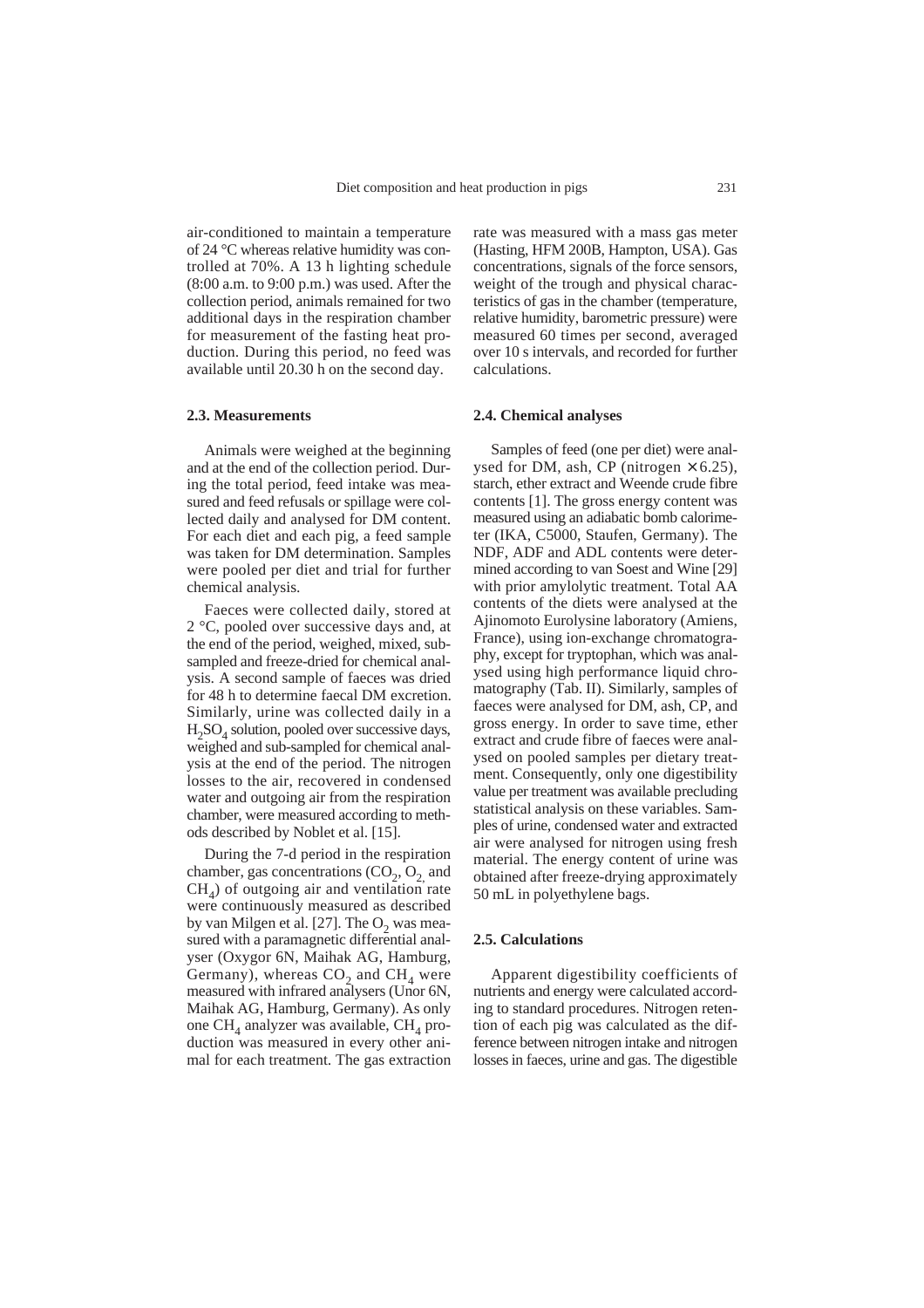(DE) and metabolisable (ME) energy values of diets were calculated as previously described [14]. For the ME calculation, the average  $CH<sub>4</sub>$  production measured for each diet (measured in half of the animals) was applied to all animals fed this diet.

Heat production (HP) was calculated from gas exchanges (indirect calorimetry) according to the formula of Brouwer [3] including methane production and urinary nitrogen. The first day in the respiration chamber was considered as an adaptation day and was not considered in the calculations. Energy retention (RE) was calculated as the difference between ME intake and average HP over the measurement period. Energy retained as protein was calculated from nitrogen balance, and the quantity of energy retained as lipids was calculated as the difference between RE and the energy retained as protein [15].

Simultaneous measurements of  $O<sub>2</sub>$  and  $CO<sub>2</sub>$  concentrations, physical activity (signal of force sensors) and eating events (signal of load-cell) in the respiration chamber and physical characteristics of gas in the chamber were used as inputs for calculating the components of HP [26, 27]. The principle of the model is to relate the dynamics of  $O<sub>2</sub>$  and  $CO<sub>2</sub>$  concentrations in the chamber to events in the respiration chamber. In practice, on days when the animals were fed, the model provided estimates of gas exchanges due to resting (L/h), physical activity (L/unit of force) and feed intake (L/g). During fasting, it provided estimates of gas exchanges due to fasting (L/h) and physical activity during fasting. Parameter estimates for gas exchange components were obtained using SimuSolv (The DOW Chemical Company, 1990).

Components of total HP were calculated from the respective estimated  $O_2$  consumption and  $CO<sub>2</sub>$  production [3], excluding the correction for urinary nitrogen and methane production. On days when the animals were fed, HP was considered as the sum of resting heat production (RHP), short-term

thermic effect of feed  $(TEF_{st})$  and HP due to physical activity  $(HP<sub>act</sub>)$ . The difference between the resting heat production (when fed) and asymptotic fasting HP (FHP) was used to calculate the long-term thermic effect of feed (TEF<sub>1t</sub>). Four components of daily HP were then obtained: FHP,  $TEF_{1t}$ , TEF<sub>st</sub> and  $HP_{act}$  [27]. The total TEF corresponds to the sum of  $TEF_{1t}$  and  $TEF_{st}$ . Due to the experimental design, a single estimation of FHP was available for each animal whereas the other components were estimated for at least four days that were averaged for each animal. The respiratory quotient was calculated as the ratio between  $CO<sub>2</sub>$  production and  $O<sub>2</sub>$  consumption.

The individual data for ME and HP were also adjusted for mean levels of physical activity (mean value of each trial) by adding the mean value of physical activity of the trial to activity-free ME and HP levels. Similarly, RE adjusted for mean level of physical activity was obtained as the difference between ME and HP corrected for mean level of physical activity. As indicated by Noblet et al. [14], NE can be calculated as the sum of FHP and RE. In the present study, RE was calculated as the difference between ME and HP (adjusted for mean levels of activity), whereas FHP was the mean of all animals in the trial. Energy balance data were expressed as MJ per day and per kg of metabolic body weight  $(MJ \cdot d^{-1} \cdot kg^{-0.60})$  [16].

#### **2.6. Statistical analyses**

Data of trial 1 were subjected to analysis of variance using diet (D;  $n = 3$ ) as the main effect. Data of trial 2 were subjected to analysis of variance using diet (D;  $n = 3$ ) and block (B;  $n = 5$ ) as main effects. Energy balance data were adjusted for each trial by covariance analysis for similar ME intakes  $(MJ \cdot d^{-1} \cdot kg^{-0.60})$ ; they were also corrected for similar levels of physical activity in order to reduce variability. The GLM procedure of SAS was used for all statistical analyses [24].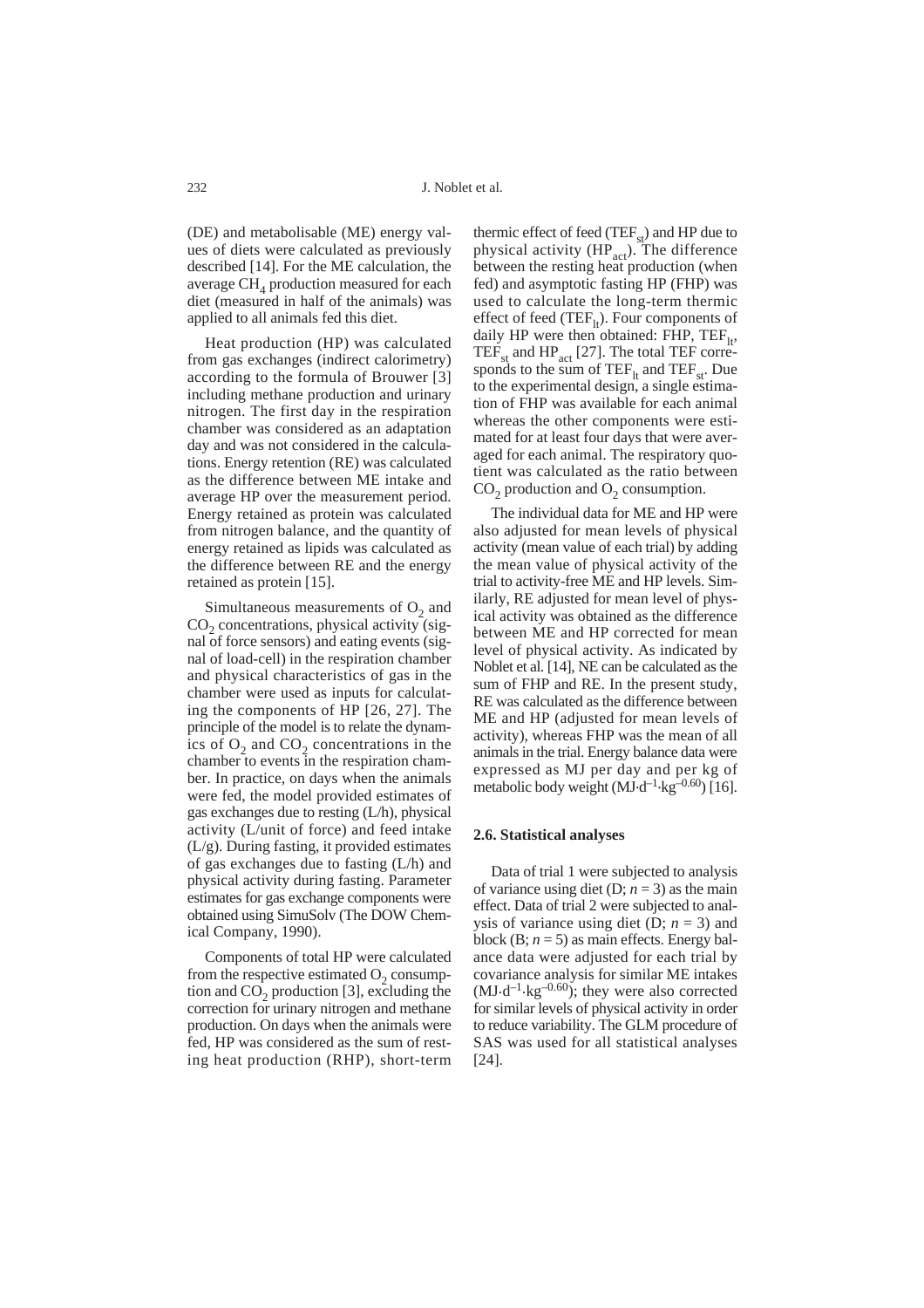# **3. RESULTS**

The chemical composition of the diets is given in Table II and is in agreement with the objectives of the experiment, especially for AA levels. In addition, levels of free AA in diets (data not reported) agreed with amounts of industrial amino acids that were added to diets.

All animals performed satisfactorily and BW gain did not differ between treatments for each trial. Nutrients and energy digestibility did not differ markedly between treatments in each trial (Tab. III). However, in trial 1, digestibility coefficients were higher ( $P < 0.05$ ) for diets 2 and 3 than for diet 1. In addition, higher digestibility coefficients of fat (statistical analysis not

**Table III.** Effect of dietary protein and fat levels on performance, digestive utilisation of nutrients and energy, and nitrogen balance in growing pigs.

|                                                                                          |                                             | Trial 1                            |                                         |                                         |                       | Trial 2                            |                                         |                                                |                  |                       |
|------------------------------------------------------------------------------------------|---------------------------------------------|------------------------------------|-----------------------------------------|-----------------------------------------|-----------------------|------------------------------------|-----------------------------------------|------------------------------------------------|------------------|-----------------------|
|                                                                                          | Diet                                        |                                    |                                         | RSD <sup>1</sup><br>Statistical         |                       | Diet                               |                                         |                                                | RSD <sup>1</sup> | Statistical           |
|                                                                                          | 1                                           | $\overline{2}$                     | 3                                       |                                         | analysis <sup>2</sup> | 1                                  | $\overline{2}$                          | 3                                              |                  | analysis <sup>3</sup> |
| Number of animals                                                                        | 6                                           | 6                                  | 6                                       |                                         |                       | 5                                  | 5                                       | 5                                              |                  |                       |
| Average body weight (kg)                                                                 | 65.2                                        | 65.2                               | 64.1                                    | 2.2                                     |                       | 64.0                               | 60.8                                    | 60.7                                           | 2.6              |                       |
| Dry matter intake $(g \cdot d^{-1})$                                                     | 2012 <sup>a</sup>                           | 1980 <sup>a</sup>                  | $1830^{b}$                              | 60                                      | $D**$                 | 1953 <sup>a</sup>                  | $1835^{b}$                              | 1780 <sup>c</sup>                              | 32               | $D**$                 |
| Daily gain $(g \cdot d^{-1})$                                                            | 1064                                        | 1050                               | 1054                                    | 126                                     |                       | 950                                | 1050                                    | 985                                            | 120              |                       |
| Digestibility coefficients (%)                                                           |                                             |                                    |                                         |                                         |                       |                                    |                                         |                                                |                  |                       |
| Dry matter                                                                               | 90.0 <sup>a</sup>                           | 90.9 <sup>b</sup>                  | 90.7 <sup>b</sup>                       | 0.5                                     | $D^*$                 | 89.8                               | 90.1                                    | 89.5                                           | 0.8              |                       |
| Organic matter                                                                           | 92.0 <sup>a</sup>                           | 92.7 <sup>b</sup>                  | $92.5^{b}$                              | 0.4                                     | $D^*$                 | 91.8                               | 91.9                                    | 91.3                                           | 0.7              |                       |
| Nitrogen                                                                                 | 91.5 <sup>a</sup>                           | 89.4 <sup>b</sup>                  | $89.4^{b}$                              | 1.2                                     | $D^*$                 | 89.8                               | 88.7                                    | 89.4                                           | 1.2              |                       |
| $\text{Fact}^4$                                                                          | 63                                          | 68                                 | 84                                      | $\overline{\phantom{0}}$                | ÷,                    | 70                                 | 68                                      | 84                                             |                  |                       |
| Crude fibre $4$                                                                          | 51                                          | 54                                 | 52                                      |                                         |                       | 62                                 | 51                                      | 55                                             |                  |                       |
| Energy                                                                                   | 90.7 <sup>a</sup>                           | $91.5^{b}$                         | $91.4^{b}$                              | 0.4                                     | $D^{**}$              | 90.5                               | 90.4                                    | 90.0                                           | 0.8              |                       |
| Nitrogen intake $(g \cdot d^{-1})$<br>Nitrogen excretion $(g \cdot d^{-1})$              | 69.7 <sup>a</sup>                           | 44.7 <sup>b</sup>                  | 45.7 <sup>b</sup>                       | 1.6                                     | $D**$                 | 62.4 <sup>a</sup>                  | 46.7 <sup>c</sup>                       | $48.6^{b}$                                     | 0.9              | $D**$                 |
| Faeces                                                                                   | 6.0 <sup>a</sup>                            | 4.7 <sup>b</sup>                   | 4.8 <sup>b</sup>                        | 0.5                                     | $D**$                 | 6.4 <sup>a</sup>                   | $5.3^{b}$                               | 5.1 <sup>b</sup>                               | 0.7              | $D^*$                 |
| Urine                                                                                    | 30.4 <sup>a</sup>                           | 10.7 <sup>c</sup>                  | 14.3 <sup>b</sup>                       | 2.4                                     | $D^{**}$              | 26.4 <sup>a</sup>                  | 14.9 <sup>b</sup>                       | 15.9 <sup>b</sup>                              | 2.2              | $D**$                 |
| Evaporated                                                                               | 0.6                                         | 0.3                                | 0.3                                     | 0.3                                     |                       | 0.4                                | 0.3                                     | 0.5                                            | 0.2              |                       |
| Total                                                                                    | 37.0 <sup>a</sup>                           | 15.7 <sup>c</sup>                  | $19.4^{b}$                              | 2.7                                     | $D**$                 | 33.2 <sup>a</sup>                  | $20.5^{b}$                              | $21.5^{b}$                                     | 2.2              | $D^{**}$              |
| Nitrogen retention $(g \cdot d^{-1})$                                                    | 32.7 <sup>a</sup>                           | 29.0 <sup>a</sup>                  | $26.3^{b}$                              | 3.1                                     | $D**$                 | 29.2                               | 26.2                                    | 27.1                                           | 2.1              |                       |
| Methane energy $%$ DE) <sup>4</sup><br>Urinary energy (% DE)<br>$ME$ (% DE) <sup>5</sup> | 0.70<br>3.80 <sup>a</sup><br>$95.5^{\rm a}$ | 0.50<br>2.27c<br>97.2 <sup>b</sup> | 0.52<br>$2.61^{b}$<br>96.9 <sup>c</sup> | $\overline{\phantom{0}}$<br>0.23<br>0.2 | $D^{**}$<br>$D**$     | 0.72<br>3.79a<br>95.5 <sup>a</sup> | 0.41<br>$2.85^{b}$<br>96.7 <sup>b</sup> | 0.33<br>2.79 <sup>b</sup><br>96.9 <sup>b</sup> | 0.19<br>0.2      | $D^{**}$<br>$D**$     |

<sup>1</sup> RSD: Residual Standard Deviation.

<sup>2</sup> Analysis of variance with diet (D) as main effect. Levels of significance: \*  $P < 0.05$ ; \*\*  $P < 0.01$ . Different super-<br>scripts indicate statistically different means ( $P < 0.05$ ).

<sup>3</sup> Analysis of variance with diet (D) and 'block' (B) as main effects. Levels of significance: \*  $P < 0.05$ ; \*\*  $P < 0.01$ . Different superscripts indicate statistically different means ( $P < 0.05$ ).

<sup>4</sup> Crude fibre and fat were analysed on pooled samples of faeces (one per diet) and methane energy loss was measured in half of the animals; statistical analyses were not performed on these data.

<sup>5</sup> See Table II for abbreviations used.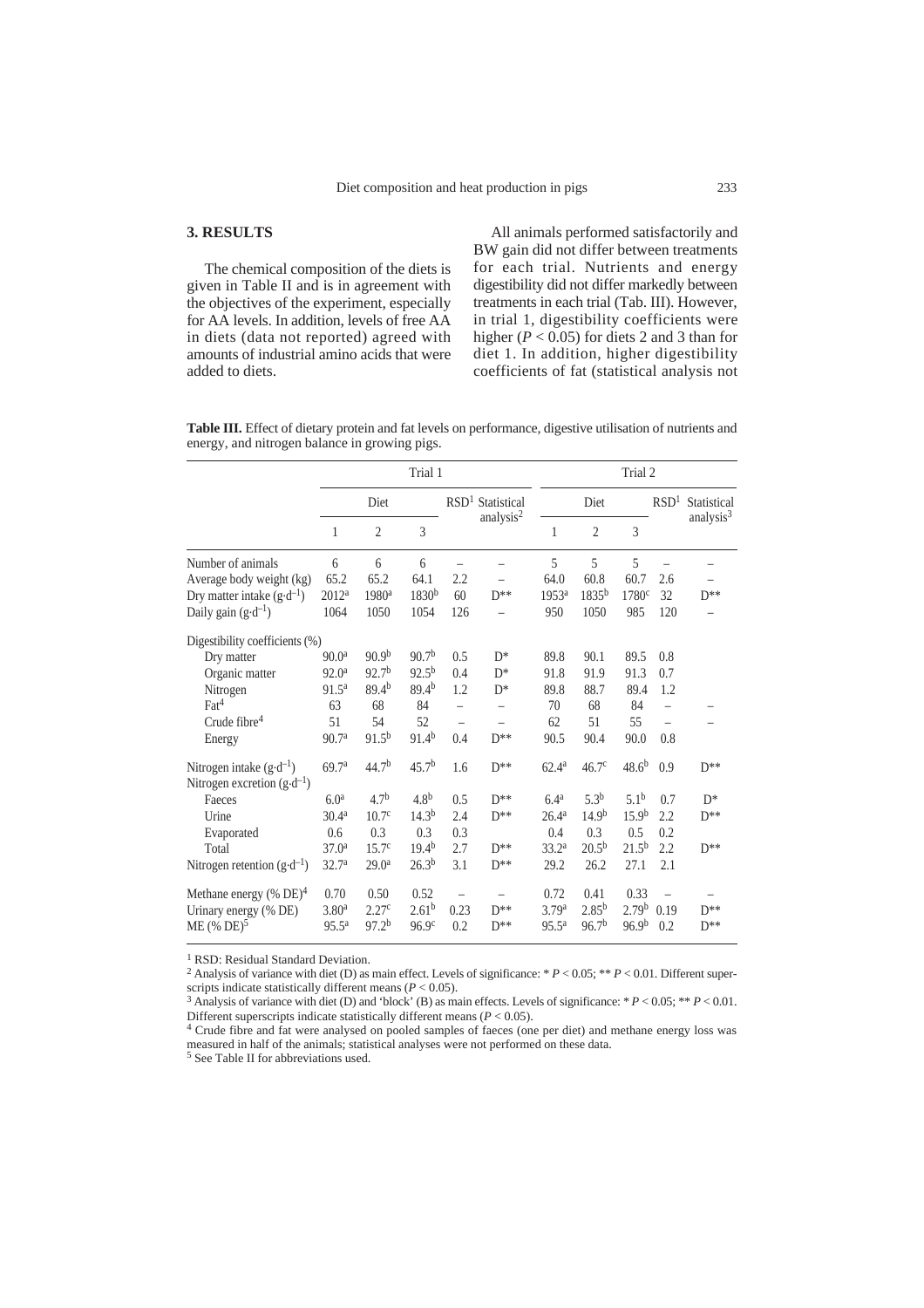applicable) were observed in fat-enriched diets (diet 3). Methane energy loss appeared lower with low-protein diets (statistical analysis not applicable). Nitrogen excretion levels were significantly lower in the low-protein diets (diets 2 and 3). The difference with diet 1 was more important in trial 1 (minus 53%) than in trial 2 (minus 37%). Most of the variation in nitrogen excretion originated from a variation of urinary nitrogen. Accordingly, urinary energy loss was markedly reduced in diets 2 and 3, so that the ME/DE ratio was higher for these diets than for diet 1. Nitrogen gain was lower  $(P < 0.01$  in trial 1) with the low CP diets (Tab. III).

The FHP and HP<sub>act</sub> components of heat production were quite similar between treatments for each trial (Tab. IV);  $HP_{\text{act}}$  represented about 15% of total heat production or 8% of ME intake across trials whereas FHP averaged 765 kJ·kg<sup>-0.60</sup>. The TEF component, expressed either as kJ.kg–0.60 or as percentage of ME intake, was the lowest in diet 3 and the highest in diet 1. Ranking between diets was similar for both trials but differences were significant only in trial 1. Both components of TEF (TEF<sub>st</sub> and TEF<sub>lt</sub>) contributed to the changes of TEF but only  $TEF<sub>st</sub>$  in trial 1 was significantly affected by diet composition. According to these variations of components of TEF with diet composition, total HP or HP as a proportion of ME was highest for diet 1 and lowest for diet  $3 (P < 0.01)$ . These differences are even more significant when HP values are adjusted for similar ME intakes. As a consequence, retained energy was affected by diet composition with the highest deposition rate for diet 3 and the lowest rate for diet 1 (Tab. IV). The respiratory quotient was affected by diet composition but the effect was significant only in trial 1; the higher values obtained with diet 1 correspond to a higher rate of fat synthesis from dietary starch.

Energy values of diets are presented in Table IV. Within each trial, they differed

significantly irrespective of the expression system used (DE or ME or NE). However, the relative order of the diets differed between the three systems with ME and, to a greater extent, NE providing higher relative energy values for the low-protein diets. The difference was most pronounced for diet 3 (Tab. IV).

# **4. DISCUSSION**

In agreement with the results of the study of Le Bellego et al. [12] and with results of growth trials [2, 4], the results of the present study demonstrate that similar levels of nitrogen gain and subsequently BW gain can be achieved with low-protein diets when essential AA supplies meet animal requirements. The lower nitrogen gain observed in trial 1 with diets 2 and 3 is probably related to methodological problems [12, 18], i.e., an underestimation of nitrogen losses and a subsequent overestimation of nitrogen gain as important as nitrogen losses are high. It is important to note that the low-protein diets in trial 2 were supplemented with valine and isoleucine, both of which are currently not available at a competitive price for animal feeds. The levels of supplementation for these two AA were not fully justified according to optimal AA balance (or ideal protein), but were included to ensure that the requirements of all essential amino acids were met. The levels of supplementation were also determined in order to avoid a shortage of non-essential N; the ratio between nonessential protein (as nitrogen  $\times$  6.25) and CP was slightly above 50% in trial 1; a value often considered as minimal [13]. This ratio exceeded 50% in the low-protein diets of trial 2. In other words, diets 2 and 3 in trial 2 are similar to practical diets and can be produced under present economical and technical conditions. Therefore, they represent the potential reduction of nitrogen excretion that can be achieved under practical conditions, when compared to diets with conventional CP levels and/or no AA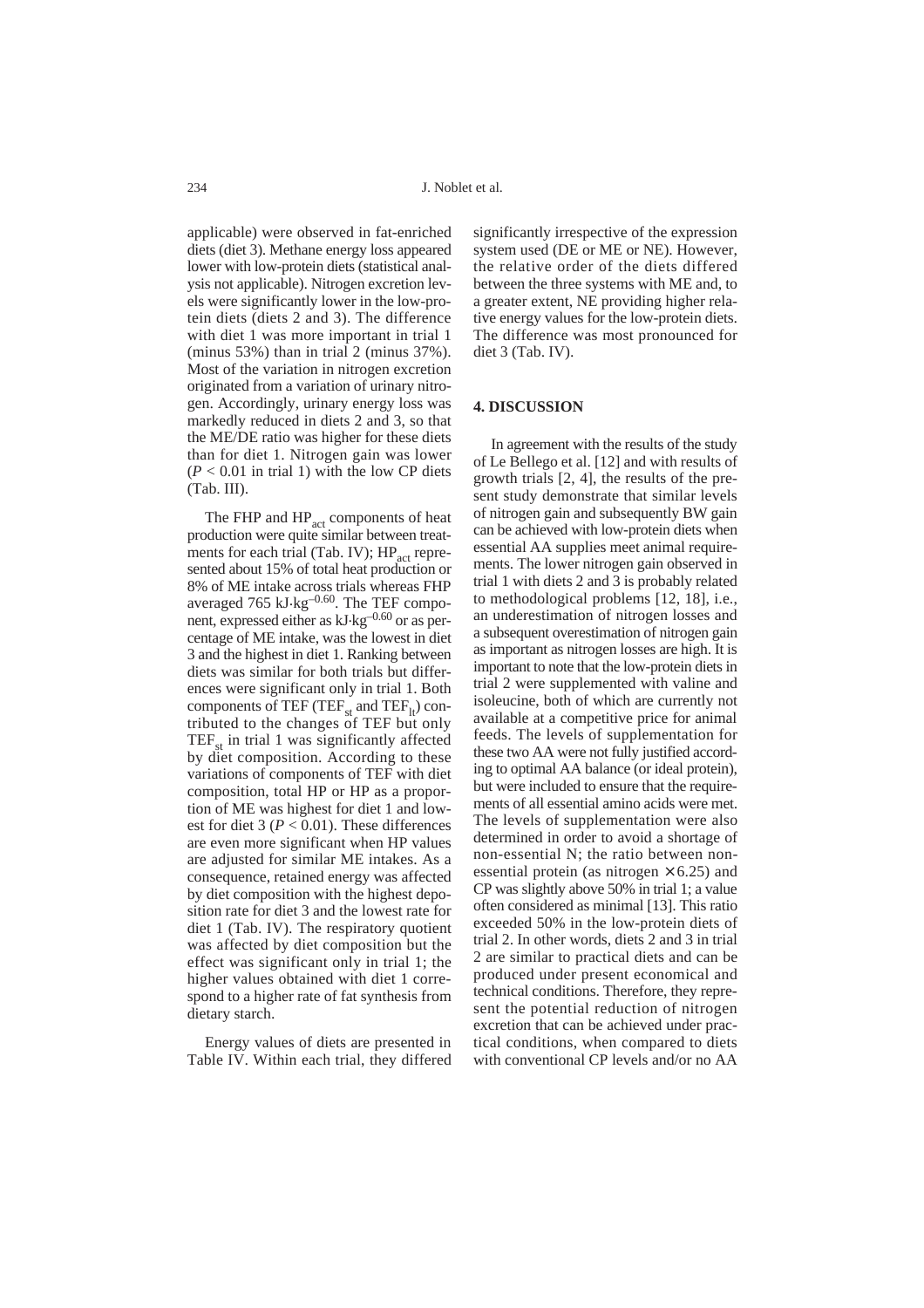|                                                                   |                      | Trial 1            |                    |                              |                       | Trial 2            |                    |                    |                          |                       |
|-------------------------------------------------------------------|----------------------|--------------------|--------------------|------------------------------|-----------------------|--------------------|--------------------|--------------------|--------------------------|-----------------------|
|                                                                   |                      | Diet               |                    | RSD <sup>1</sup> Statistical |                       | Diet               |                    |                    | RSD <sup>1</sup>         | Statistical           |
|                                                                   | 1                    | $\overline{c}$     | 3                  |                              | analysis <sup>2</sup> | $\mathbf{1}$       | $\overline{c}$     | 3                  |                          | analysis <sup>3</sup> |
| Average BW <sup>4</sup> (kg)                                      | 67.6                 | 67.1               | 65.7               | 2.5                          |                       | 65.8               | 62.8               | 62.4               | 2.6                      |                       |
| <b>Energy balance</b><br>$(MJ \cdot d^{-1} \cdot kg^{-0.60})$     |                      |                    |                    |                              |                       |                    |                    |                    |                          |                       |
| Digestible energy                                                 | 2.735a               | 2.671 <sup>a</sup> | 2.618 <sup>b</sup> | 0.054                        | $D^{**}$              | 2.608              | 2.536              |                    | 2.611 0.078              |                       |
| Metabolisable energy                                              | 2.613 <sup>a</sup>   | 2.598 <sup>a</sup> | 2.538 <sup>b</sup> | 0.052                        | $D^*$                 | 2.489              | 2.455              |                    | 2.531 0.079              |                       |
| Heat production                                                   |                      |                    |                    |                              |                       |                    |                    |                    |                          |                       |
| As $FHP^5$                                                        | 0.787                | 0.778              | 0.753              | 0.061                        |                       | 0.777              | 0.756              |                    | 0.740 0.067              |                       |
| As activity                                                       | 0.205                | 0.199              | 0.193              | 0.026                        |                       | 0.223              | 0.201              |                    | 0.217 0.039              |                       |
| As $TEF5$                                                         | 0.490 <sup>a</sup>   | 0.396 <sup>b</sup> | 0.366 <sup>b</sup> | 0.076                        | $D^*$                 | 0.470              | 0.432              | 0.391              | 0.061                    |                       |
| Total                                                             | 1.482 <sup>a</sup>   | 1.373 <sup>b</sup> | 1.312 <sup>b</sup> | 0.050                        | $D^{**}$              | 1.470 <sup>a</sup> | 1.389 <sup>b</sup> |                    | $1.348b$ 0.056           | $D^*$                 |
| Retained energy                                                   |                      |                    |                    |                              |                       |                    |                    |                    |                          |                       |
| As protein                                                        | $0.394$ <sup>a</sup> | 0.350 <sup>b</sup> | 0.323 <sup>b</sup> | 0.031                        | $D^{**}$              | 0.353              | 0.330              |                    | 0.345 0.033              |                       |
| As fat                                                            | 0.737a               | $0.875^{b}$        | 0.903 <sup>b</sup> | 0.072                        | $D^{**}$              | 0.666 <sup>a</sup> | 0.736 <sup>a</sup> | $0.838b$ 0.066     |                          | $D^{**}$              |
| Total                                                             | 1.131 <sup>a</sup>   | $1.225^{b}$        | $1.226^{b}$        | 0.055                        | $D^*$                 | 1.019 <sup>a</sup> | 1.066 <sup>a</sup> |                    | $1.183b$ 0.064           | $D^{**}$              |
| Respiratory quotient                                              | 1.13 <sup>a</sup>    | 1.19 <sup>b</sup>  | $1.16^{b}$         | 0.02                         | $D**$                 | 1.11               | 1.14               | 1.12               | 0.02                     |                       |
| Heat production (% ME)<br>TEF $%ME)^5$                            | 56.7 <sup>a</sup>    | $52.8^{b}$         | 51.7 <sup>b</sup>  | 1.8                          | $D^{**}$              | 59.1 <sup>a</sup>  | 56.6 <sup>a</sup>  | $53.3^{b}$         | 1.9                      | $D^{**}$              |
| As short-term                                                     | 9.2 <sup>a</sup>     | 7.6 <sup>b</sup>   | 7.6 <sup>b</sup>   | 1.1                          | $D^*$                 | 10.5               | 10.4               | 9.8                | 2.1                      |                       |
| As long-term                                                      | 9.5                  | 7.6                | 6.8                | 2.6                          |                       | 8.4                | 7.2                | 5.7                | 1.8                      |                       |
| Total                                                             | 18.7 <sup>a</sup>    | $15.2^{b}$         | $14.4^{b}$         | 2.7                          | $D^*$                 | 18.9               | 17.6               | 15.5               | 2.6                      |                       |
| Energy values                                                     |                      |                    |                    |                              |                       |                    |                    |                    |                          |                       |
| $(MJ·kg-1 DM)$                                                    |                      |                    |                    |                              |                       |                    |                    |                    |                          |                       |
| Digestible energy                                                 | $16.84^{b}$          | 16.60 <sup>a</sup> | 17.33c             | 0.08                         | $D**$                 | 16.47 <sup>a</sup> | 16.40 <sup>a</sup> | 17.19 <sup>b</sup> | 0.15                     | $D**$                 |
| Metabolisable energy                                              | 16.08 <sup>a</sup>   | 16.14 <sup>a</sup> | 16.79 <sup>b</sup> | 0.10                         | $D^{**}$              | 15.73 <sup>a</sup> | 15.87 <sup>a</sup> | $16.65^{b}$        | 0.12                     | $D^{**}$              |
| Net energy <sup>6</sup>                                           | 11.76 <sup>a</sup>   | $12.43^{b}$        | 13.20 <sup>c</sup> | 0.29                         | $D^{**}$              | 11.37 <sup>a</sup> | $11.82^{b}$        | 12.89 <sup>c</sup> | 0.26                     | $D^{**}$              |
| Energy utilisation                                                |                      |                    |                    |                              |                       |                    |                    |                    |                          |                       |
| $NE/DE$ (%)                                                       | 69.8 <sup>a</sup>    | 74.8 <sup>b</sup>  | 76.2 <sup>b</sup>  | 1.7                          | $D^{**}$              | 69.0 <sup>a</sup>  | $72.1^{b}$         | 75.0 <sup>c</sup>  | 1.5                      | $D^{**}$              |
| $NE/ME$ (%)                                                       | 73.1 <sup>a</sup>    | 76.9 <sup>b</sup>  | $78.6^{b}$         | 1.8                          | $D^{**}$              | 72.3 <sup>a</sup>  | $74.5^{b}$         | 77.4 <sup>c</sup>  | 1.5                      | $D^{**}$              |
| NE/NEg <sup>7</sup> (%)                                           | 98.3ª                | 101.4 <sup>b</sup> | 102.1 <sup>b</sup> | 2.3                          | $D^*$                 | 97.0 <sup>a</sup>  | 98.2ª              | 101.1 <sup>b</sup> | 2.1                      | $D^*$                 |
| Adjusted energy balance<br>$(MJ \cdot d^{-1} \cdot kg^{-0.60})$ 8 |                      |                    |                    |                              |                       |                    |                    |                    |                          |                       |
| Heat production                                                   | $1.466^a$            | 1.367 <sup>b</sup> | 1.337 <sup>b</sup> | 0.045                        | $D^{**}$              | 1.462 <sup>a</sup> | 1.406 <sup>b</sup> |                    | 1.338 <sup>c</sup> 0.030 | $D^{**}$              |
| Retained energy                                                   | $1.118^{a}$          | 1.217 <sup>b</sup> | 1.247 <sup>b</sup> | 0.045                        | $D^{**}$              | 1.029a             | $1.085^{b}$        |                    | $1.153c$ 0.030           | $D^{**}$              |

**Table IV.** Effect of dietary protein and fat levels on performance, digestive utilisation of nutrients and energy, and nitrogen balance in growing pigs.

<sup>1, 2, 3</sup> See Table III.<br> $4$  Average body weight during the respiration chamber period.

<sup>5</sup> FHP: fasting heat production; TEF: thermic effect of feed; see Table II for other abbreviations.

<sup>6</sup> Adjusted for activity heat production and zero activity fasting heat production equal to 0.200 and  $0.780$  MJ d<sup>-1</sup> kg<sup>-0.60</sup> for trial 1 and 0.214 and 0.760 MJ d<sup>-1</sup> kg<sup>-0.60</sup> for trial 2, respectively (mean values of the trial);

calculated as (zero activity fasting heat production + retained energy)/DM intake. <sup>7</sup> NEg = average of NEg2, NEg4 and NEg7 values (Noblet et al., 1994; [14]).

 $8$  Adjusted for constant activity heat production and ME intake of 0.200 and 2.584 MJ·d<sup>-1</sup>·kg<sup>-0.60</sup> for trial 1 and  $0.214$  and  $2.491$  MJ $\cdot$ d<sup>-1</sup> $\cdot$ kg<sup>-0.60</sup> for trial 2, respectively.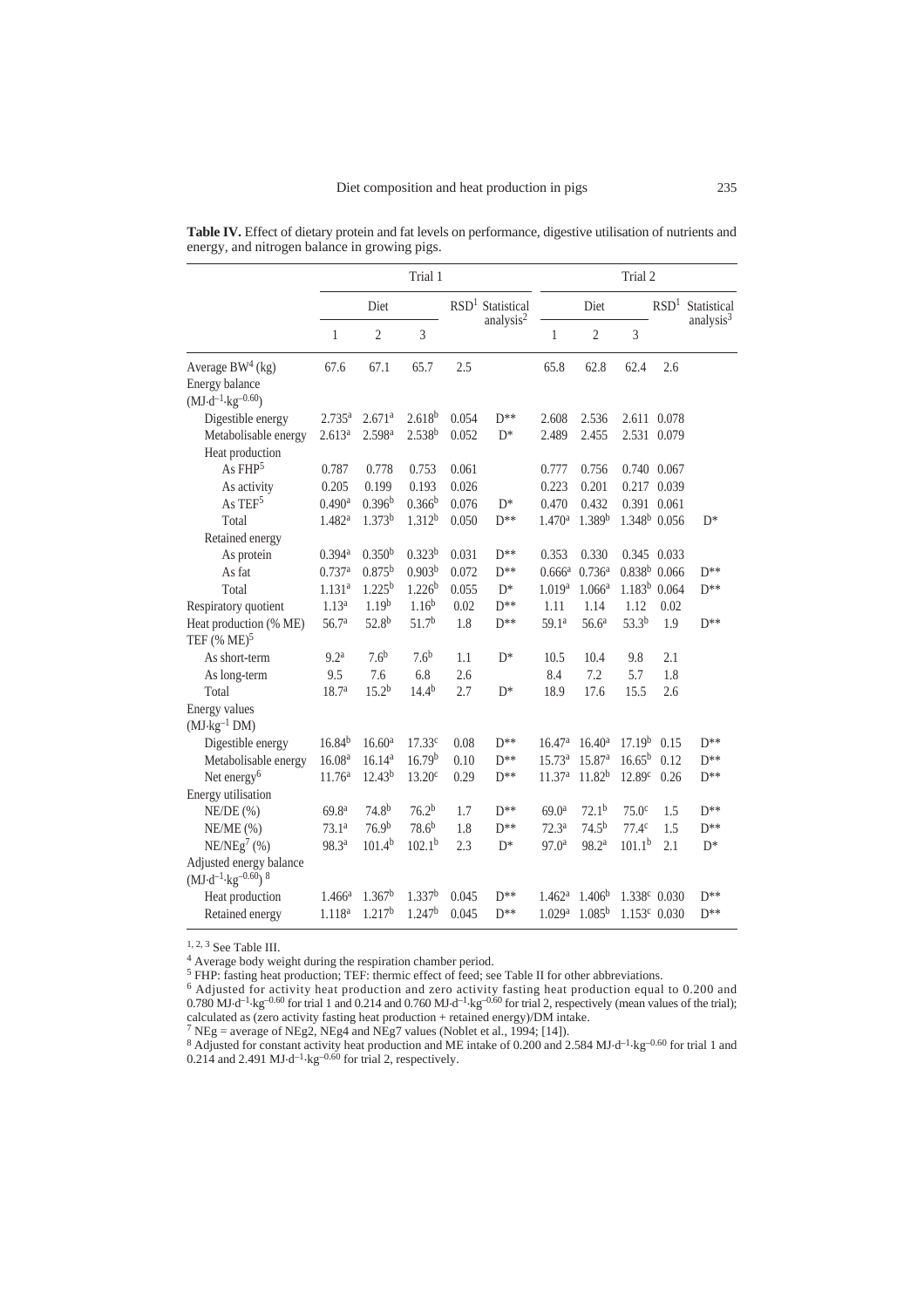supplementation. These results suggest that nitrogen excretion can be reduced by 10% for each percent reduction of the dietary CP level. This value is similar to a previous estimate of Dourmad et al. [6].

The value of FHP (for zero physical activity) obtained in the present study is similar to those obtained by van Milgen et al. [28] with similar pigs and methodologies or the value estimated by Noblet et al. [14] (750 kJ $\cdot$ kg BW<sup>-0.60</sup>) from a regression approach. In agreement with Schiemann et al. [25], FHP was not affected by dietary protein level. In our experimental conditions (i.e., pigs are meal-fed and individually housed in cages), activity levels were not affected by diet characteristics and pigs used about 8% of the ME intake for physical activity. This value is similar to that found by Quiniou et al. [20] in ad libitum and group-housed growing pigs (7.5%) but lower than in ad libitum and group-housed 20- to 30-kg piglets (11%; [5]) and in restrictively fed pregnant sows (18–20%; [21]). Van Milgen et al. [28] also showed that daily HP<sub>act</sub> was higher in energy-restricted pigs and in this case represented a much higher proportion of ME intake (13%). These results show that, at any stage of production, physical activity represents a considerable quantity of feed energy; a fraction that is variable with stage of production, housing system, and feeding level. It can also be quite variable between animals, especially in adult pigs [17, 21].

In agreement with most literature results [9, 14, 25], heat production was reduced when dietary CP was reduced (i.e. partial replacement of CP by starch) or when fat was added. This indicates that the efficiency of utilisation of ME for retained energy depends on diet composition which confirms the interest of estimating energy values of pig feeds according to their NE value. As indicated in Table IV, the NE value as measured in the present study was, on average, equal to the NEg value calculated from equations proposed by Noblet et al. [14]

(see NE/NEg ratio). However, the NE/NEg ratio is not constant but increases when dietary CP is reduced and/or fat is added, which means that the NE content of CP could be slightly overestimated by the NEg prediction equations while NE of fat could be underestimated. With regard to dietary CP, it is important to mention that the pigs used in the present study and those used by Noblet et al. [14] differed in BW (65 and 45 kg, respectively). In addition, recent results obtained in 20-kg piglets (Le Bellego and Noblet, unpublished data) indicate that heat production was little affected by dietary CP level. It can be hypothesised that the increase in heat production associated with increase of dietary CP level may depend on the BW of pigs; in other words, the change in body protein turnover with dietary CP level that has been quantified in 50-kg pigs [23] may depend on the BW of the pig. This aspect deserves further investigation.

In conclusion, our data indicate that energy utilisation is improved (i.e., heat production is reduced) when dietary CP level is reduced. This effect is accentuated when fat is added in the feed. Our data also confirm the superiority of the NE system (compared to DE or ME systems) proposed in previous studies. Finally, the results of this study and those of the literature demonstrate that nitrogen output in growing-finishing pigs can be markedly reduced without impairing performance by using low-protein diets supplemented with the most limiting essential amino acids. However, complementary growth trials looking at the effects of lowprotein diets on voluntary feed intake and body composition are required.

## **ACKNOWLEDGEMENTS**

The authors gratefully acknowledge Ajinomoto Eurolysine (Paris, France) and Degussa-Hüls (Hanau, Germany) for their financial support and they would like to thank R. Vilboux for preparing experimental diets,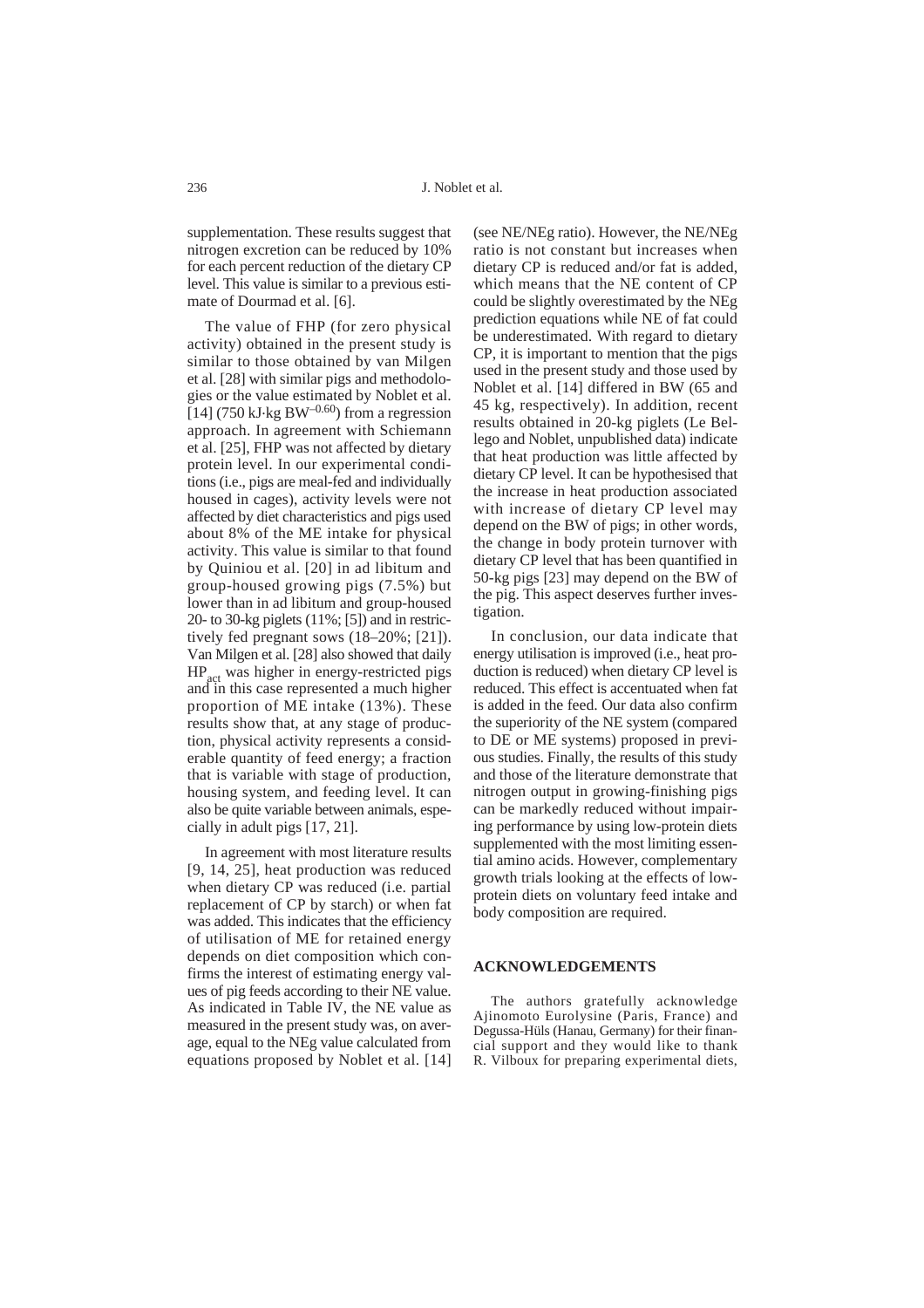A. Roger for animal management, and P. Bodinier and S. Daniel for laboratory analyses.

# **REFERENCES**

- [1] AOAC, Official Methods of Analysis (15th ed.), Association of Official Analytical Chemists, Washington DC, 1990.
- [2] Bourdon D., Dourmad J.Y., Henry Y., Réduction des rejets azotés chez le porc en croissance par la mise en œuvre de l'alimentation multiphase, associée à l'abaissement du taux azoté, Journ. Rech. Porcine Fr. 27 (1995) 269–278.
- [3] Brouwer E., Report of sub-committee on constants and factors, in: Blaxter K.L. (Ed.), Energy metabolism of farm animals, Academic Press, London, 1965, pp. 441–443.
- [4] Canh T.T., Aarnink A.J.A., Schutte J.B., Sutton J.D., Langhout D.J., Verstegen M.W.A., Dietary protein affects nitrogen excretion and ammonia emission from slurry of growing-finishing pigs, Livest. Prod. Sci. 56 (1998) 181–191.
- [5] Collin A., van Milgen J., Dubois S., Noblet J., Effect of high temperature on feeding behavior and heat production in group-housed piglets, Brit. J. Nutr. (2001) (in press).
- [6] Dourmad J.Y., Henry Y., Bourdon D., Quiniou N., Guillou D., Effect of growth potential and dietary protein input on growth performance, carcass characteristics and nitrogen output in growing-finishing pigs, in: Verstegen M.W.A., den Hartog L.A., van Kempen G.J.M., Metz J.H.M. (Eds.), Nitrogen flow in pig production and environmental consequences: Proceedings of the First International Symposium PUDOC, Wageningen, 1993, pp. 206–211.
- [7] Eurolysine and ITCF, Ileal digestibility of amino acids in feedstuffs for pigs, Paris, 1995.
- [8] Henry Y., Affinement du concept de la protéine idéale pour le porc en croissance, INRA Prod. Anim. 6 (1993) 199–212.
- [9] Just A., The net energy value of crude (catabolized) protein for growth in pigs, Livest. Prod. Sci. 9 (1982) 349–360.
- [10] Kerr B.J., McKeith F.K., Easter R.A., Effect of performance and carcass characteristics of nursery to finisher pigs fed reduced crude protein, amino acid-supplemented diets, J. Anim. Sci. 73 (1995) 433–440.
- [11] Le Bellego L., van Milgen J., Noblet J., Effect of high temperature and low protein diets on performance of growing-finishing pigs, J. Anim. Sci. (2001) (accepted for publication).
- [12] Le Bellego L., van Milgen J., Dubois S., Noblet J., Energy utilization of low protein diets in growing pigs, J. Anim. Sci. 79 (2001) 1259–1271.
- [13] Lenis N.P., van Diepen H.T.M., Bikker P., Jongbloed A.W., van der Meulen J., Effect of ratio between essential and nonessential amino acids in the diet on utilization of nitrogen and amino acids by growing pigs, J. Anim. Sci. 77 (1999) 1777–1787.
- [14] Noblet J., Fortune H., Shi X.S., Dubois S., Prediction of net energy value of feeds for growing pigs, J. Anim. Sci. 72 (1994) 344–354.
- [15] Noblet J., Henry Y., Dubois S., Effect of protein and lysine levels in the diet on body gain composition and energy utilization in growing pigs, J. Anim. Sci. 65 (1987) 717–726.
- [16] Noblet J., Karege C., Dubois S., van Milgen J., Metabolic utilization of energy and maintenance requirements in growing pigs: Effects of sex and genotype, J. Anim. Sci. 77 (1999) 1208–1216.
- [17] Noblet J., Shi X.S., Dubois S., Energy cost of standing activity in sows, Livest. Prod. Sci. 34 (1993) 127–136.
- [18] Quiniou N., Dubois S., Noblet J., Effect of dietary crude protein level on protein and energy balances in growing pigs: comparison of two measurements methods, Livest. Prod. Sci. 41 (1995) 51–56.
- [19] Quiniou N., Noblet J., Dubois S., Voluntary feed intake and feeding behaviour of grouphoused growing pigs are affected by ambient temperature and body weight, Livest. Prod. Sci. 63 (2000) 245–253.
- Quiniou N., Noblet J., van Milgen J., Dubois S., Modeling heat production and energy balance in group-housed growing pigs exposed to low or high ambient temperatures, Brit. J. Nutr. 85 (2001) 97–106.
- [21] Ramonet Y., van Milgen J., Dourmad J.Y., Meunier-Salaun M.C., Noblet J., The effect of dietary fibre on energy utilisation and partioning of heat production over pregnancy in sows, Brit. J. Nutr. 84 (2000) 85–94.
- [22] Renaudeau D., Quiniou N., Noblet J., Effect of high ambient temperature and dietary protein level on performance of multiparous lactating sows, J. Anim. Sci. 79 (2000) 1240–1249.
- [23] Roth F.X., Gotterbarm G.G., Windisch W., Kirchgessner M., Influence of dietary level of dispensable amino acids on nitrogen balance and whole-body protein turnover in growing pigs, J. Anim. Physiol. A Anim. Nutr. 81 (1999) 232–238.
- [24] SAS, SAS/STAT User's Guide (version 6, 4th ed.), SAS Inst. Inc., Cary NC, 1990.
- [25] Schiemann R., Jentsch W., Hoffmann L., Untersuchungen zum Energieerhaltungsbedarf wachsender Schweine verschiedenen Geschlechts bei normalen und hehen Proteingaben, Arch. Anim. Nutr. 39 (1989) 5–24.